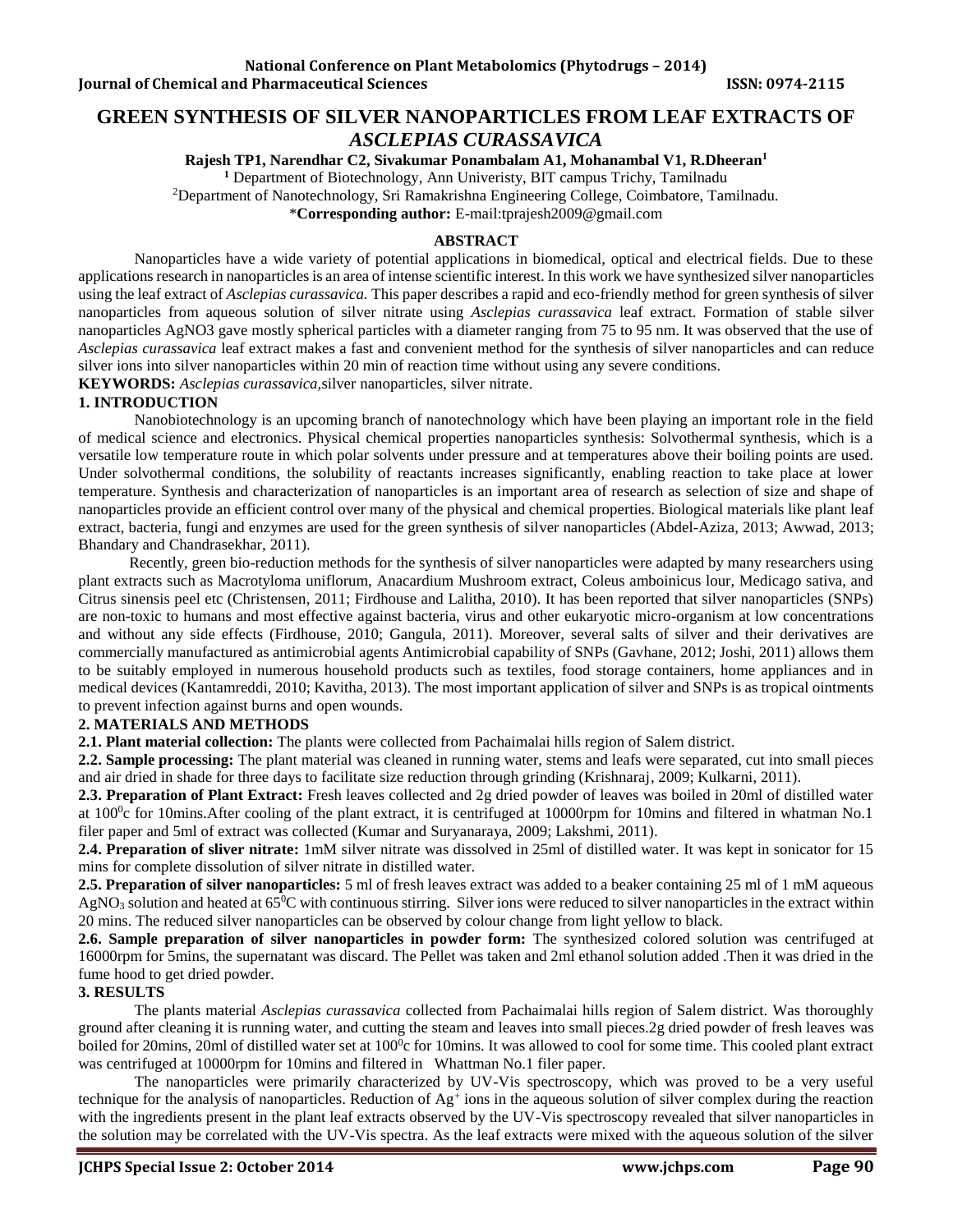## **National Conference on Plant Metabolomics (Phytodrugs – 2014) Iournal of Chemical and Pharmaceutical Sciences ISSN: 0974-2115**

ion complex, it was changed into dark yellowish-brown color due to excitation of surface plasmon vibrations, which indicated that the formation of silver nanoparticles.

UV-Vis spectrograph of the colloid of silver nanoparticles has been recorded as a function of time by using a quartz cuvette with silver nitrate as the reference. In the UV-Vis spectrum, the broadening of peak indicated that the particles are poly dispersed.



**Figure 1, UV-Visible spectra of Ag nanoparticles**

The reduction of silver ions and the formation of stable nanoparticles occurred rapidly within 20 min of reaction making it one of the fastest bioreduction methods to produce silver nanoparticles. The surface plasmon band in the silver nanoparticles solution remains close to 425 nm throughout the reaction period indicating that the particles are dispersed in the aqueous solution, with no evidence for aggregation (Figure 1).

**3.1. Particle size analysis:** The particle size analysis of the synthesized nanoparticle in aqueous reaction media and dry silver nanoparticles dispersed in distilled water using zeta sizer in DLS mode was shown in the (Figure 2)





The particle size analysis was done by measuring the average particle size in the aqueous reaction media after the completion of reduction. It was observed that the average particle size was 95 nm which indicates the presence of silver nanoparticles. The average particle size was also analyzed for the dried silver nanoparticles dispersed in water. The average particle size in dry sample was observed as 98nm. Hence it was concluded that the average size of the silver nanoparticles were in the range of 1 to 100 nm.

**3.1. FTIR (Fourier transform infrared spectroscopy:** FT-IR spectra of biosynthesized silver nanoparticles Results of the FT-IR study of biosynthesized AgN03 showed sharp absorption peaks located 2,963, 1,640, 1,445,1363 cm−1 (Figure 2; Table 1). The absorption peak at 1,608 cm−1 may be assigned to the amide I bond of proteins arising from carbonyl stretching in proteins, and the peak at 1,445 cm−1 is assigned to C-C stretch(in ring) Aromatics compounds. The absorption peak at 1363 cm−1 is close to that reported for native proteins, which suggests that proteins are interacting with biosynthesized silver nanoparticles and also their secondary structure was not affected during reaction (C-H stretch Alkanes) groups in *Asclepias curassavica* leaf extract are mainly involved in reduction of  $Ag$ + ions to silver nanoparticles. The FT-IR spectroscopic study also confirmed that the protein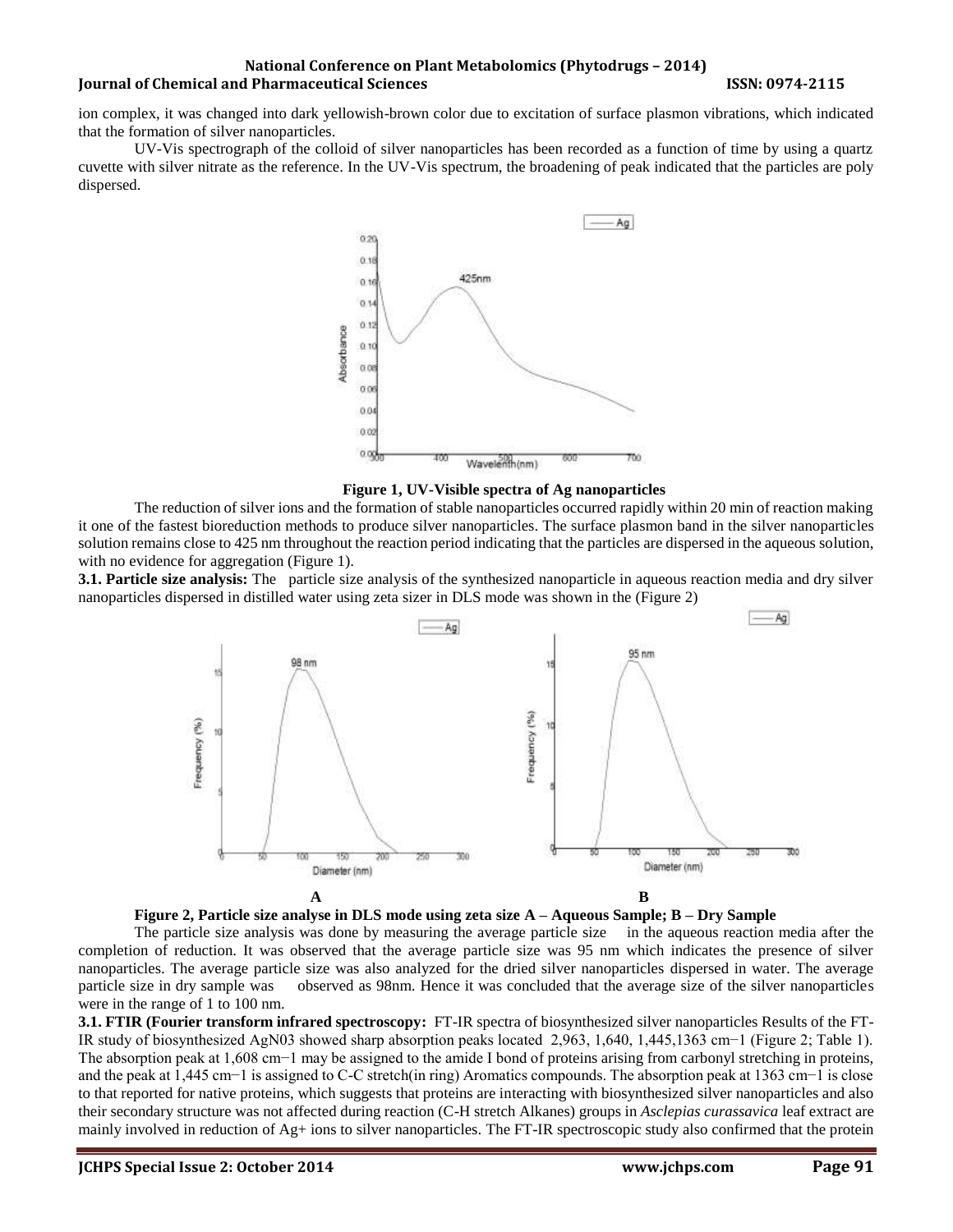#### **National Conference on Plant Metabolomics (Phytodrugs – 2014) Iournal of Chemical and Pharmaceutical Sciences ISSN: 0974-2115**

present in *Asclepias curassavica* leaf extract acts as a reducing agent and stabilizer for the silver nanoparticles and prevents agglomeration. The carbonyl group of amino acid residues has a strong binding ability with metal, suggesting the formation of a layer covering silver nanoparticles and acting as a stabilizing agent to prevent agglomeration in the aqueous medium.



**Figure 2, FTIR Spectra of the synthesized particles**

| $Frequency(cm-1)$ | <b>Bond</b> | <b>Functional group</b> |
|-------------------|-------------|-------------------------|
| $2963$ cm-1       | C-H Stretch | Alkanes                 |
| $1640$ cm-1       | C-C Stretch | Alkanes                 |
| 1445 cm-1         | C-C Stretch | Aromatics               |
| $1363$ cm-1       | C-H rock    | Alkanes                 |

**Table 1, FTIR Interpretation table showing characteristic absorption**

FT-IR spectroscopic study confirmed that the Aromatic group of Alkanes residues has a strong binding ability with silver, suggesting the formation of a layer covering silver nanoparticles and acting as a capping agent to prevent agglomeration and provide stability to the medium, yet further research is needed in this area to explore the possible bimolecular responsible for the bioreduction process.

**3.3. XRD (X –ray diffracto meter):** The particle size and nature of the silver nanoparticle were determined using XRD. This was carried out using analytical, Netherlands. Specification poly crystalline analytic collimators and small angle x-ray scattering for wet and dry analysis. X-ray powder diffraction is a rapid analytical technique primarily used for phase identification of a powder material and can provide information on unit ell dimensions. It was observed that the nanoparticles solution was stable, XRD is commonly used for determining the chemical composition and crystal structure of a material; therefore, detecting the presence of silver nanoparticles in plants tissues can be achieved by using XRD to examine the diffraction peaks of the plant. In our experiment the X-ray pattern of synthesized silver nanoparticles matches the FCC structure of the bulk silver with the broad peaks at 38.14<sup>º</sup> . 44.4º and 28.13º. These are corresponding to 111, 200, 311 planes, respectively. In addition to the Bragg peak representative of FCC silver nano crystals, additional and yet unassigned peaks were also observed suggesting that the crystallization of bio-organic phase occurs on the surface of the silver nanoparticles the line broadening of the peaks is primarily due to small particle size.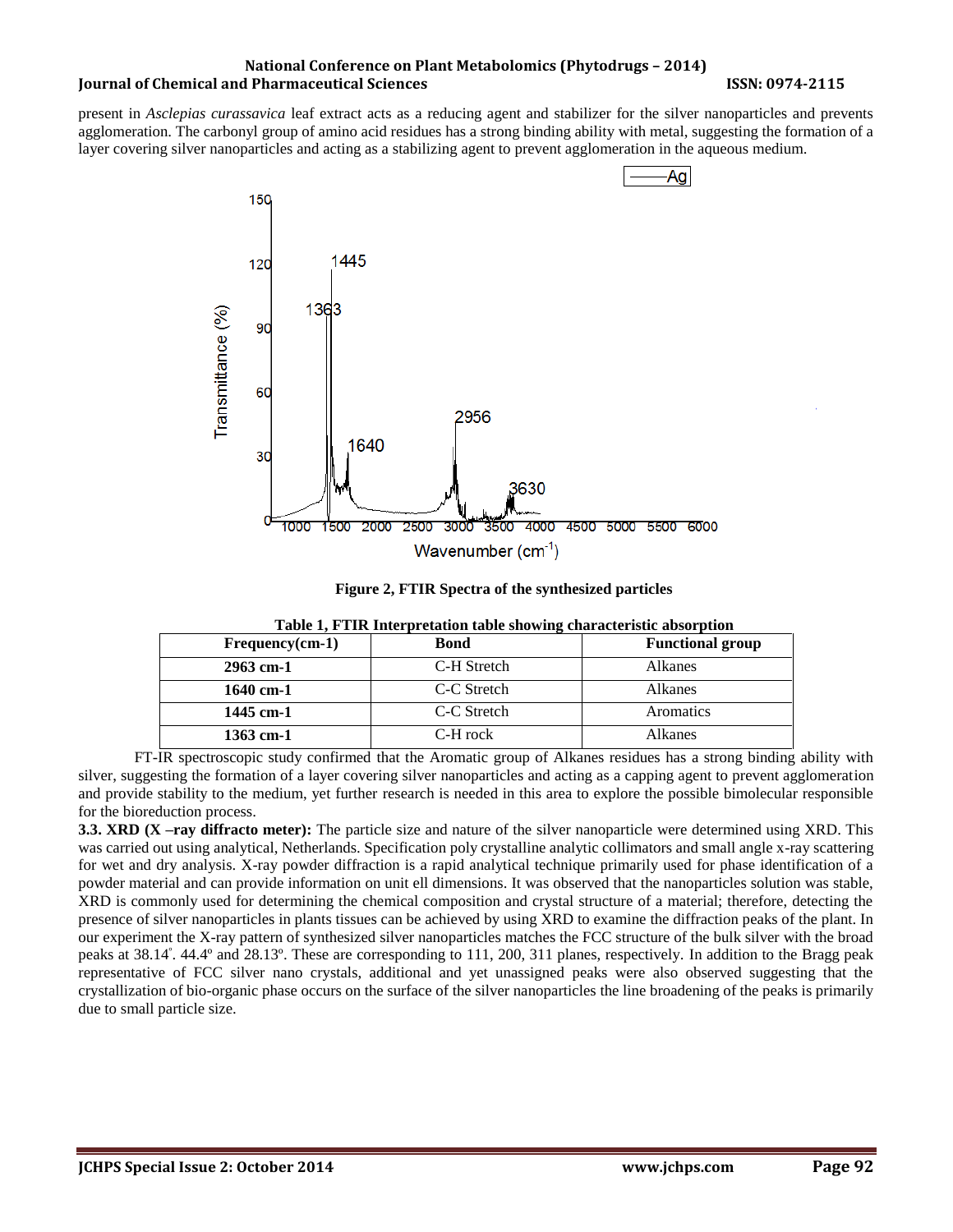

#### **Figure 3, XRD pattern of biosynthesized silver nanoparticles**

The bio-reduction of aqueous silver ions by the leaf extract of the *Asclepias curassavica* has been demonstrated. The reductions of the metal ions through leaf extract leading to the formation of synthesized nanoparticles are quite stable in solution. The control of shape and size of silver nanoparticles seems to be easy with the use of plant leaf extracts. In the present study we found that leaves can be good source for synthesis of silver nanoparticle. The synthetic methods based on naturally occurring biomaterials provide an alternative means for obtaining the nanoparticles. Use of plants in synthesis of nanoparticles is quite novel leading to truly 'green chemistry' route. This green chemistry approach towards the synthesis of nanoparticles has many advantages such as, process scaling up, economic viability and safe way to produce nanoparticles.

# **4. CONCLUSION**

We have developed a fast, eco-friendly, and convenient green method for the synthesis of silver nanoparticles from silver nitrate using *Asclepias curassavica* leaf extract at ambient temperature. *Asclepias curassavica* leaf extract is found suitable for the ambient temp continuous stirring. Colour changes occur due to surface plasmon resonance during the reaction with the ingredients present in the *Asclepias curassavica* leaf extract resulting in the formation of silver nanoparticles, which is confirmed by XRD, FT-IR, Particle size analysis, UV-Vis spectroscopy, FT-IR spectroscopic study confirmed that the Alkanes group of amino acid residues has a strong binding ability with silver, suggesting the formation of a layer covering silver nanoparticles and acting as a capping agent to prevent agglomeration and provide stability to the medium, yet further research is needed in this area to explore the possible biomolecule responsible for the bioreduction process.

#### **REFERENCES**

Abdel-Aziza M S, Shaheen M S, El-Nekeety A A, Abdel-Wahhab M A (2013), 'Antioxidant and antibacterial activity of silver nanoparticles biosynthesized using *Chenopodium murale* leaf extract', Journal of Saudi Chemical Society 2013.09.011. Awwad A M, Salem N M and Abdeen A O (2013), 'Green synthesis of silver nanoparticles using carob leaf extract and its antimicrobial activity', International Journal of Industrial Chemistry, Vol.4 (29), pp.1-6.

Bhandary MJ and Chandrasekhar KR (2011), 'Herbal therapy for herpes in the etno-medicine of coastal karnataka', Indian Journal of Traditional Knowledge vol.10 (3), pp.528-532.

Christensen L, Vivekanandhan S, Misra M and Mohanty A K (2011), 'Biosynthesis of silver nanoparticles using *Murraya koenigii*(curry leaf): An investigation on the effect of broth concentration in reduction mechanism and particle size', Adv. Mat. Lett., Vol.2(6), pp.429-434.

Firdhouse M J and Lalitha P (2010), 'Green synthesis of silver nanoparticles using the aqueous extract of *Portulaca oleracea*(L.)', Asian Journal of Pharmaceutical and Clinical Research Vol.6(1),ISSN - 0974-2441.

Firdhouse M J, Lalitha P**,** and Sripathi S K(2012), **'**Novel synthesis of silver nanoparticles using leaf ethanol extract of *Pisonia grandis* (R. Br)**',** Der Pharma Chemica, Vol.4(6), pp.2320-2326.

Gangula A, Podila R, Ramakrishna M, Karanam L, Janardhana C, and Rao A M (2011), 'Catalytic Reduction of 4- Nitrophenol using Biogenic Gold and Silver Nanoparticles Derived from *Breynia rhamnoides*',pubs.acs.org/Langmuir . Gavhane A S, Padmanabhan P, Kamble S P and Jangle S N (2012), 'Synthesis of silver nanoparticles using extract of neem leaf and triphala and evaluation of their antimicrobial activities', InternationalJournal of Pharma and Bio Sciences, Vol.3, No.3, pp.88-100.

Joshi C G, Gopal M and Vaigundan D (2011), 'In Vitro antioxidant activities of Breynia Vitis-Idaea extracts', Journal of Chemical and Pharmaceutical Research vol.3(5), pp.340-347.